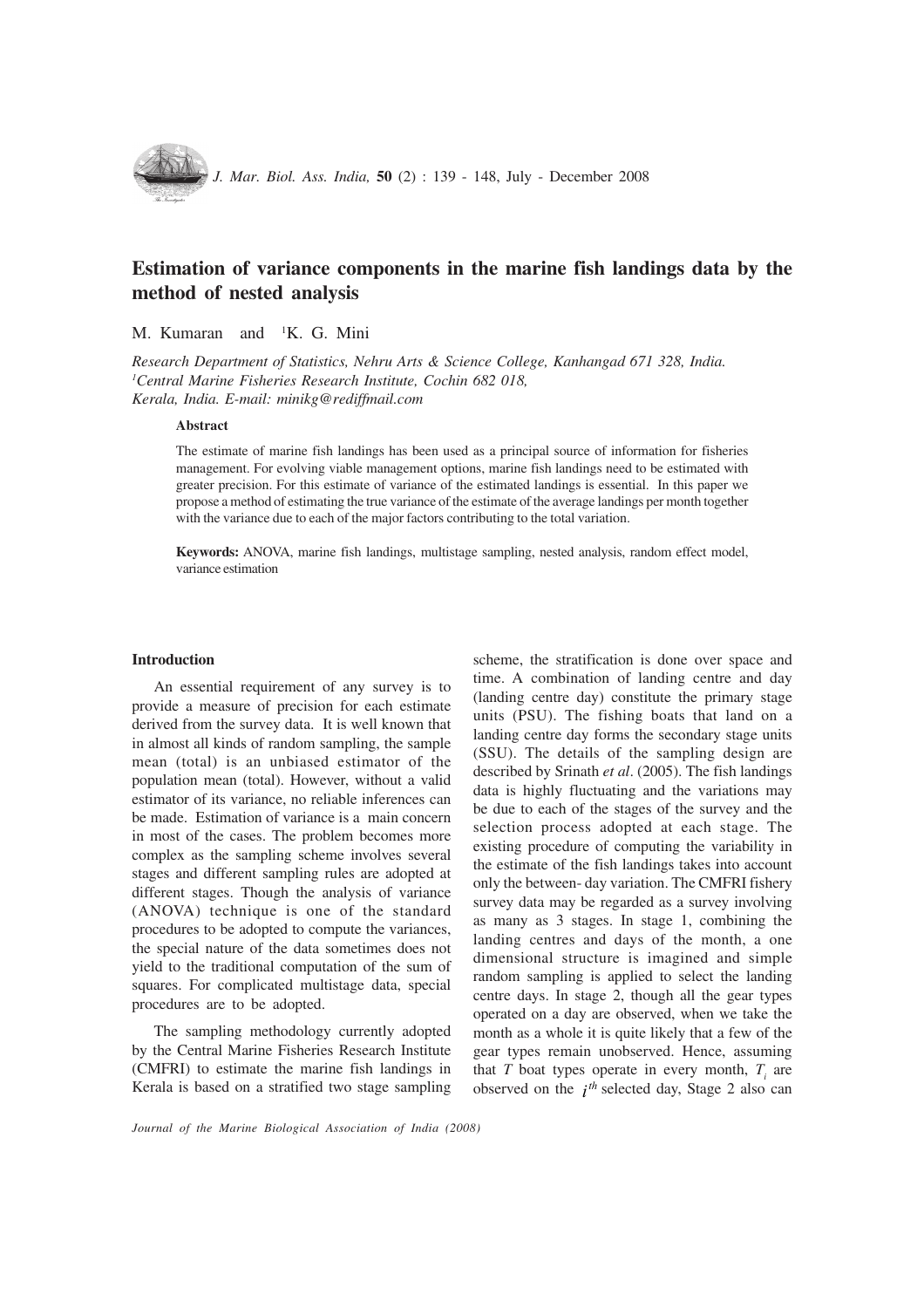M. Kumaran and K.G. Mini

be regarded as involving a selection of  $T_i$  boat types out of T. Stage 3 is the selection of the boats which is done in a semi-random manner. Thus the fish landings data collected for about 6 to 9 days in a month in a zone is a three-stage completely mixed structure from which the sum of squares cannot be extracted in the traditional way. In this paper, the nested model technique is applied to estimate the components of variance due to each stage of sampling in the marine fish landings data.

### Material and methods

Nested data: Hierarchical or nested data arise very often in multistage sampling. In the multistage sample surveys, the entire area under the survey is divided into a large number of groups denoted by, say,  $z_1$ . Each of these  $z_1$  groups, sub-divided into a large number of smaller groups,  $z_2$ , each of which in turn are split up into still smaller groups  $z_3$  and so on until one arrives at the ultimate unit of sampling. The procedure that had been followed by first selecting a number of  $z_1$  groups from the population and from each of these selected z. groups, selecting a number of z, groups, from each of the selected  $z_2$  groups again a number of  $z_3$ groups are chosen and so on until the ultimate units of sampling are reached, has been termed nested sampling by P. C. Mahalanobis (Ganguli, 1941). A nested design is said to be balanced if the number of subclasses at the  $h<sup>th</sup>$  stage are the same for all the  $(h-1)$ <sup>th</sup> stage classes. In a multi stage sampling, balanced design refers to the case of the h<sup>th</sup> stage units are of equal size. Otherwise the nested design is said to be unbalanced. Ganguli (1941) was the first to give a detailed description of the algebraic calculation of expectations of Mean Sum of Squares for the nested designs and estimation of variance components.

The general s-stage unbalanced nested random effect model: Consider a s-stage nested design with  $I_h$  subclasses at level h, h = 1,2,.., s + 1. The model for an arbitrary s-level nested unbalanced design can be written as

$$
\begin{array}{lll}\nY_{i_1 \, i_2 \, i_3 \, \dots i_{s-1} i_s i_{s+1}} & = & \mu + \alpha_1 + \beta_{2(1)} + \gamma_{3(2)} + \dots + \\
\xi_{s - I(s-2)} + \eta_{s(s-1)} + \varepsilon_{s + I(s) \, \dots \dots \dots (1)}\n\end{array}
$$

where  $Y_{i_1 i_2 i_3 \ldots i_{s-1} i_s i_{s+1}}$  is the observation corresponding to the  $i_{s+1}^{th}$  (ultimate) unit in the  $I_{s+1}^{th}$  class within the  $I_{s-1}^{th}$ class etc.,  $i_h = 1, 2, ..., I_h^s$ ,  $h = 1, 2, ..., s + 1$ .

 $\mu$  is the overall mean effect,

 $\alpha_1$  is a vector of  $I_1$  components representing the effect of classes at level 1,

 $\beta_{2(1)}$  is a vector of  $I_2$  components representing the effect of  $I_2$  classes at level 2,

 $\gamma_{3(2)}$  is a vector of  $I_3$  components representing the effect of  $I_3$  classes at level 3,

 $\xi_{s-I(s-2)}$  is a vector of  $I_{s-1}$  components representing  $\frac{s_{s-1(s-2)}}{s}$  is a vertex of  $I_{s-1}$  classes at level s-1,

 $\eta_{s(s-I)}$  is a vector of  $I_s$  components representing the effect of I<sub>s</sub> classes at level s and  $\varepsilon$ <sub>s+1(s)</sub> is a vector of  $I_{s+1}$  components representing the residual effect.

 $I_{1}$ 

The following assumptions are made:

(i)  $\mu$  is a fixed effect,

 . . .

- (ii)  $\alpha_1$ ,  $\beta_{2(1)}$ ,  $\gamma_{3(2)}$ , ...,  $\eta_{s(s-1)}$  are the random effects, each normally distributed with mean 0 and variance  $\sigma_1^2$ ,  $\sigma_2^2$ ,...., $\sigma_s^2$  respectively,
- (iii)  $\varepsilon$ <sub>s+1(s)</sub> are independent identically distributed normal random variable with mean 0 and variance  $\sigma_{s_{+1}}^2$
- (iv) the effects of the various levels are independent and homoscedastic.

In the following section, we apply the technique of nested design to estimate the variance components due to the different stages in fish landings data.

Nested analysis of fishery data: Fig.1 is a schematic of nested structure of marine fish landings data in India. The country is divided into different states. Each state is divided into several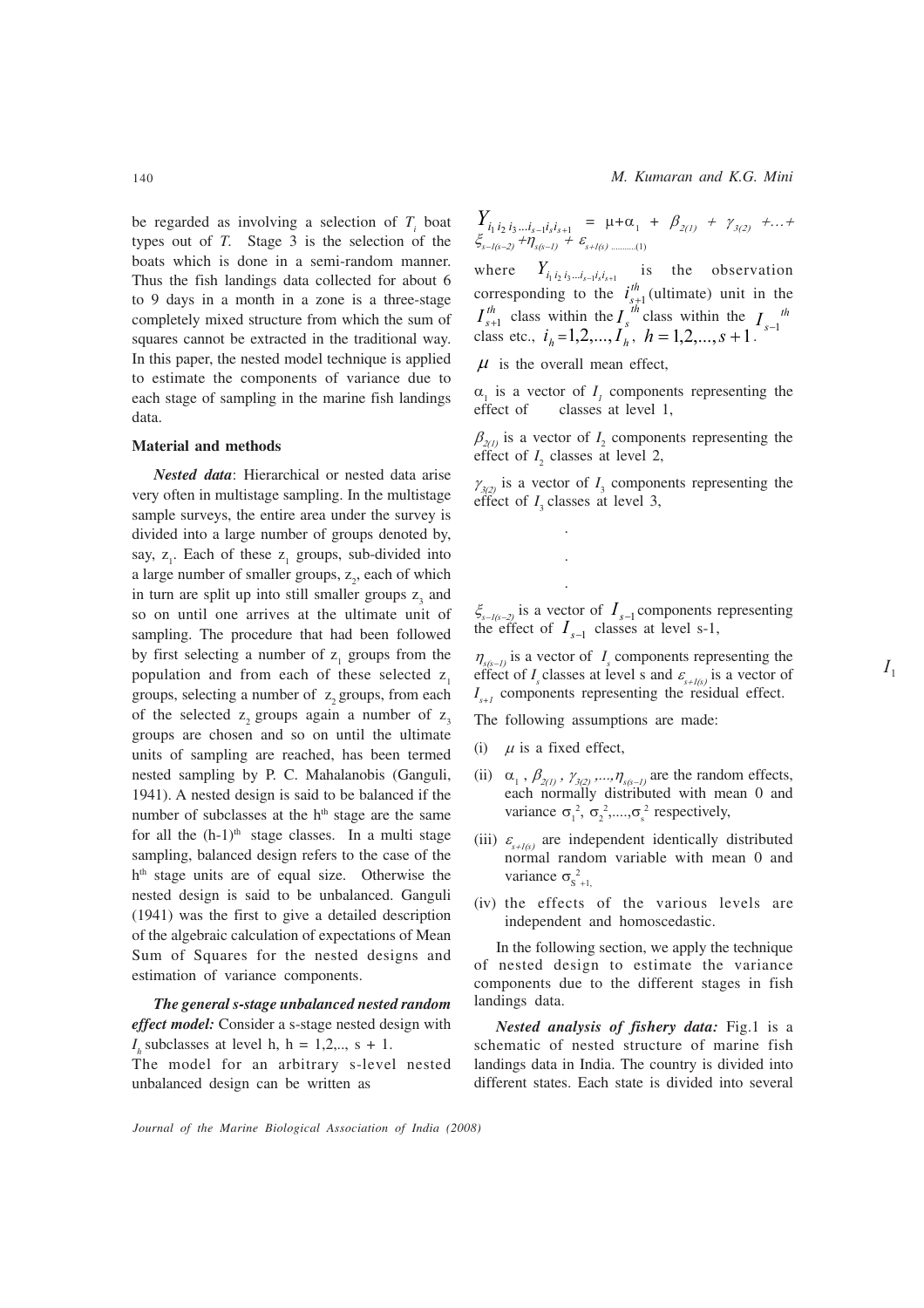

Fig. 1. Nested structure of marine fish landings data

zones. Only one of the state is considered in the Fig. 1. Since the states and zones are considered independently and identically, nesting is considered from landing centre days onwards only.

Zone is taken as 0-level,

Landing centre day within zone – level 1. (A zone consists of N landing centres each operating for D days in a month thus there are ND landing centre days out of which n are selected)

Gear type – level 2,  $T_i$ , gears operated on the  $i<sup>th</sup>$  day.

Boats of gear type j – level 3.  $M_i$  boats of type *j* landed on the  $i^{th}$  day out of which  $M_{ij}$  boats observed.

Species landed – level 4 (ultimate units).

In the sampling plan of CMFRI, the landing centre day forms the first stage units and boats are the second stage units. Since multiple gears are operating in a landing centre day, the sampling of boats are done for each gear.

The three level nested model is

$$
Y_{i_1 i_2 i_3 i_4} = \mu + \alpha_1 + \beta_{2(1)} + \gamma_{3(2)} + \varepsilon_{4(3)} \dots \dots \dots (2)
$$
  

$$
i_1 = 1, 2, ..., n; i_2 = 1, 2, ..., T_{i_j}; i_3 = 1, 2, ..., M_{i_j i_2}; i_4 = 1, 2, ..., n_{i_j i_2 i_j}
$$

where  $Y_{i_1 i_2 i_3 i_4}$  is the quantity of fish of the  $i_4$ <sup>th</sup> species landed by the  $i_3$ <sup>th</sup> fishing boat belonging to the  $i_2^{\text{th}}$  fishing gear on the  $i_j^{\text{th}}$  landing centre day,  $n_{i_1 i_2 i_3}$  denotes the number of species observed in the  $i_3$ <sup>th</sup> boat of the  $i_2$ <sup>th</sup> gear type on  $i_1$ <sup>th</sup> landing centre day.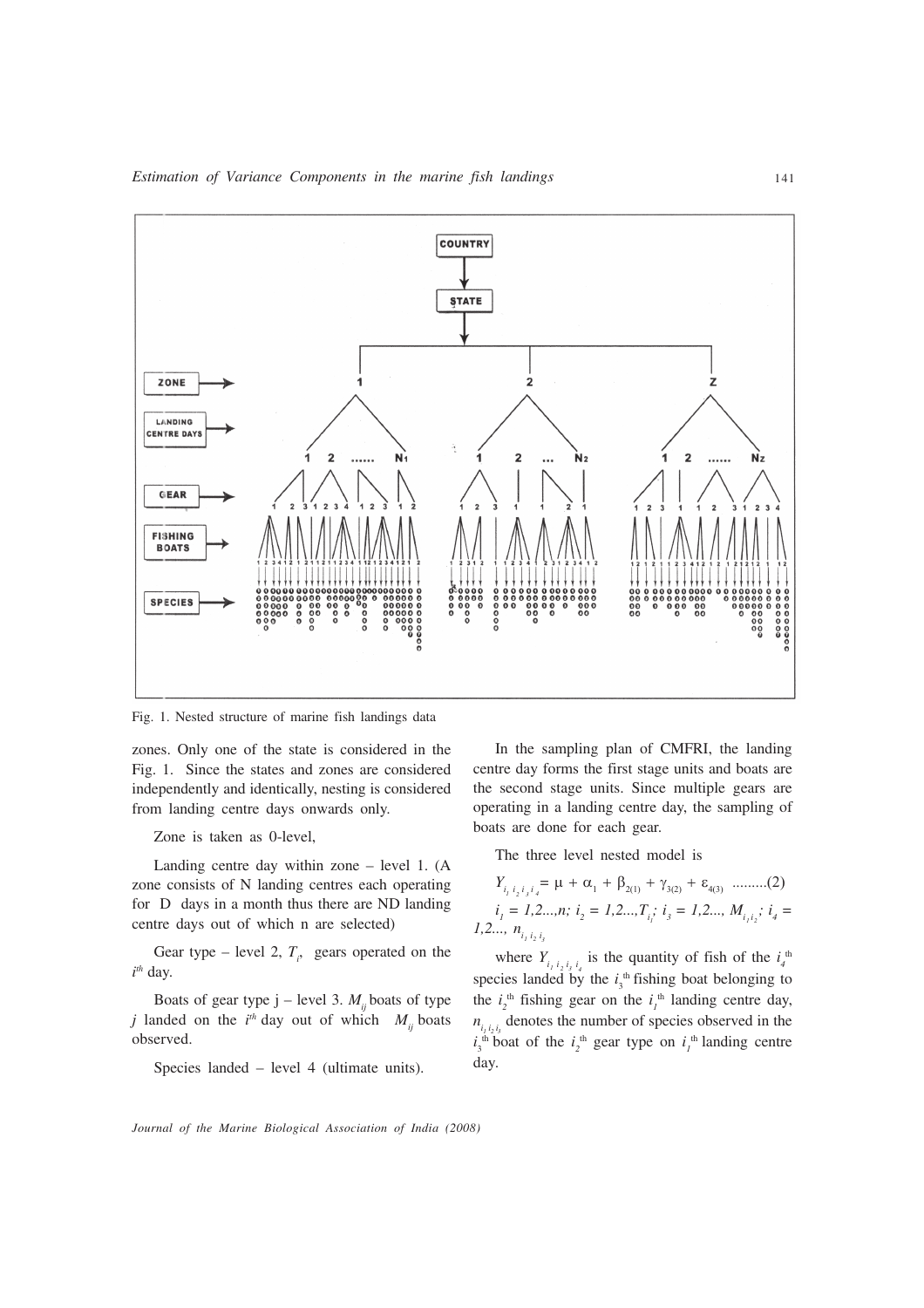Comparing with the general model (1) we have,  $I_1$ =n,  $I_2$ = $T_{i_1}$ ,  $I_3$ = $M_{i_1 i_2}$  and  $I_4$ = $n_{i_1 i_2 i_3}$ .

 $\mu$  is the overall mean effect,

 $\alpha_i$  is a vector of n components representing the landing centre day effect,

 $\beta_{2(1)}$  is a vector of  $I_2$  components representing the gear effect,

 $\gamma_{3(2)}$  is a vector of  $I_3$  components representing the boat effect,

and  $\varepsilon_{4(3)}$  is a vector of  $I_4$  components representing the residual effect.

The species and their quantity caught varies with respect to landing centre days, type of gear used, fishing units used, duration of fishing hours, depth in which gear was operated, time of fishing operation, climatic conditions etc. Hence, all the terms in the model (except  $\mu$ ) are assumed to be random variables. All the parameters are subjected to the assumptions under model (2).

### **Results**

Using the nested model (2) described above, the analysis of the CMFRI fish landings data for average catch over the 15 fishing zones (K1 to K15) of the state of Kerala are made for the three year period from 2004 to 2006. The analysis was done using the 'nested procedure' and 'variance component procedure' in the Statistical Analysis System package. The 'nested procedure' performs a random-effects analysis of variance which is appropriate for a multistage nested sampling design. Rather than estimating the true variances due to each level by eliminating all the negative estimates, our objective here is to get an idea about the percentage contribution of each level to the total variance in each zone for each month. Due to paucity of space only the minimum representative outputs necessary for establishing our objective are included. Table 1 shows the ANOVA table corresponding to zone K1 for the year 2006. The last two columns of this table indicate the estimate of the variance components due to each level and its percentage share to the total variance. From the table, it could be seen that variance estimates are negative for many cases. Though the nested method is theoretically very sound, in several practical cases, it provides negative values as the estimate for the variance components causing difficulty in interpretation and decision making. The frequent occurrence of negative estimates for one or more of the variance components had limited the usefulness of the nested ANOVA. The problem of negative estimates of variance components has received a lot of attention in the literature (Nelder, 1954; Thompson, 1962; Anderson, 1965; Federer, 1968). It occurs due to the fact that the variability at a higher level is less than the variability at a smaller level, resulting in a negative estimate of variance (Fletcher and Underwood, 2002).

There have been several efforts to cope with the phenomenon of negative estimates of variance components. Ganguli (1941) suggested considering the negative estimate of variance as zero. Herbach (1959) used the maximum likelihood principle to obtain variance component estimators, which are non-negative. The maximum likelihood estimates are not generally unbiased but they often have smaller variance than the unbiased estimators. Thompson (1962) used the restricted maximum likelihood (REML) estimation procedure for balanced data which yields non-negative estimates, by assuming the model to be correct.

In the present study, the cases of all negative estimates of variances are taken as zero. From Table 1, it was found that the estimate of variance due to day is zero for all the months and that due to boats, it is zero except for three months. In the three non-zero cases, the percentage share was 17% in March, 11% in May and only 1% in July. The major shares of variation were due to gears and residual. The gear variation is as high as 67% in March and the residual variation is as high as 69% in September. Table 1 indicates that the variation in the fish landings data is mainly due to gear-wise and residual variations while the contribution due to day-wise and boat-wise variations are negligible.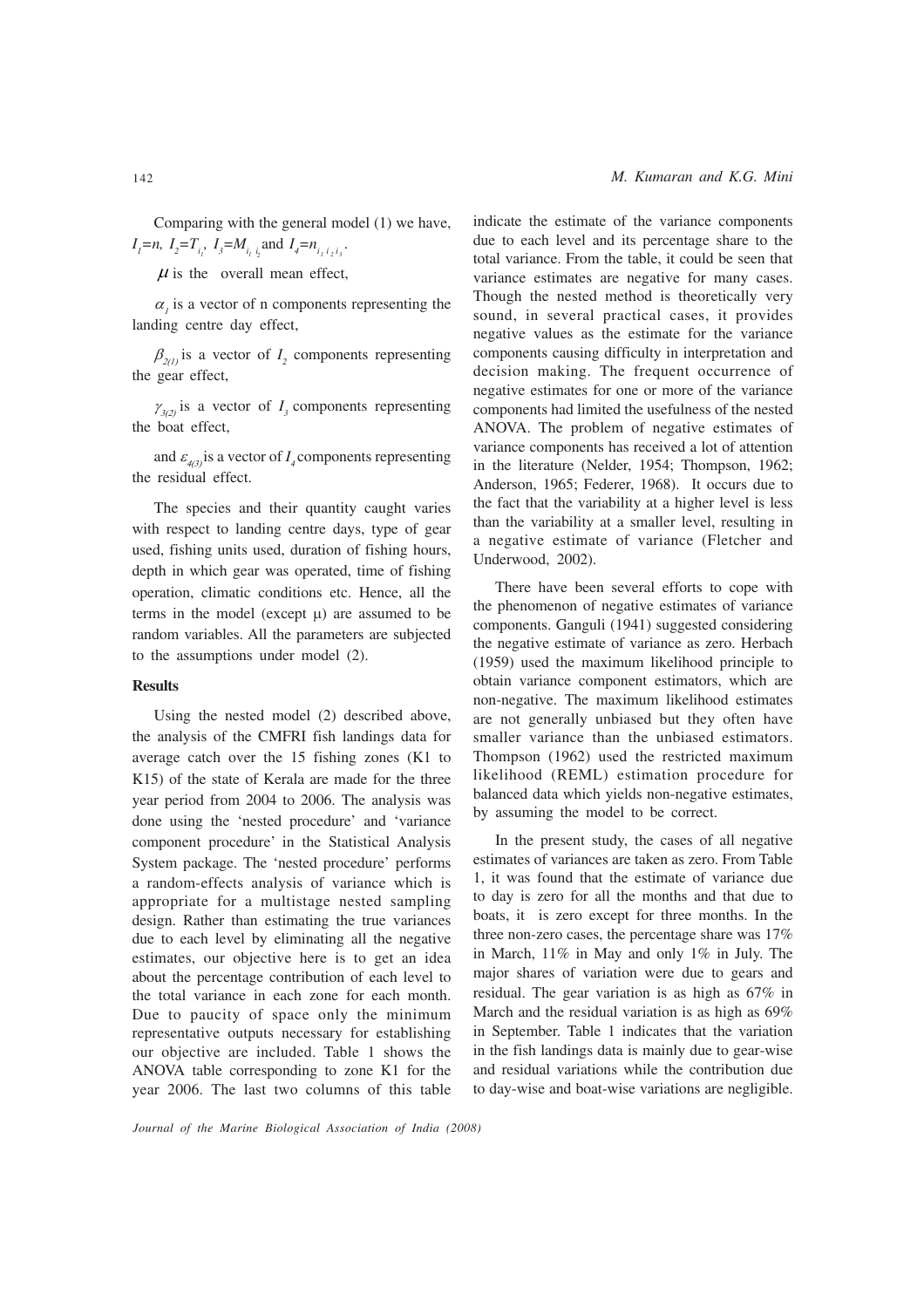| Month     | Source<br>of variation | $*D.F.$        | Sum of<br>squares     | Mean sum<br>of squares | Variance<br>Estimate | components<br>Percentage |
|-----------|------------------------|----------------|-----------------------|------------------------|----------------------|--------------------------|
| January   | Day                    | $\overline{4}$ | 463.2                 | 115.8                  | $-12.5$              | $\mathbf{0}$             |
|           | Gear                   | 20             | 10301.0               | 515.0                  | 47.0                 | 51                       |
|           | Boat                   | 101            | 3058.9                | 30.3                   | $-6.1$               | $\mathbf{0}$             |
|           | Residual               | 168            | 7465.8                | 44.4                   | 44.4                 | 49                       |
|           | Total                  | 293            | 21289.0               | 72.7                   | 91.5                 | 100                      |
| February  | Day                    | 3              | 2615.6                | 871.9                  | $-48.0$              | $\mathbf{0}$             |
|           | Gear                   | 14             | 29126.0               | 2080.4                 | 188.2                | 63                       |
|           | Boat                   | 71             | 8656.3                | 121.9                  | 9.5                  | $\mathfrak{Z}$           |
|           | Residual               | 126            | 12538.0               | 99.5                   | 99.5                 | 33                       |
|           | Total                  | 214            | 52936.0               | 247.4                  | 297.2                | 100                      |
| March     | Day                    | $\mathfrak{S}$ | 40026.0               | 8005.3                 | $-443.0$             | $\boldsymbol{0}$<br>67   |
|           | Gear<br>Boat           | 16<br>104      | 317894.0<br>134821.0  | 19868.0<br>1296.4      | 1735.1<br>443.9      | 17                       |
|           | Residual               | 131            | 54607.0               | 416.8                  | 416.8                | 16                       |
|           | Total                  | 256            | 547348.0              | 2138.1                 | 2595.8               | 100                      |
| April     | Day                    | 3              | 1559.5                | 519.8                  | $-288.8$             | $\mathbf{0}$             |
|           | Gear                   | 11             | 141491.0              | 12863.0                | 950.6                | 38                       |
|           | Boat                   | 66             | 53837.0               | 815.7                  | $-311.2$             | $\mathbf{0}$             |
|           | Residual               | 119<br>199     | 185591.0              | 1559.6                 | 1559.6               | 62                       |
| May       | Total<br>Day           | 30             | 382479.0<br>4923.7    | 1922.0<br>1641.2       | 2510.1<br>$-7.5$     | 100<br>$\boldsymbol{0}$  |
|           | Gear                   | 9              | 12913.0               | 1434.8                 | 117.7                | 35                       |
|           | Boat                   | 61             | 15116.0               | 247.8                  | 37.0                 | 11                       |
|           | Residual               | 72             | 12746.0               | 177.0                  | 177.0                | 53                       |
|           | Total                  | 145            | 45699.0               | 315.2                  | 331.7                | 100                      |
| June      | Day                    | 30             | 1043.7                | 347.9                  | $-90.6$              | $\boldsymbol{0}$         |
|           | Gear                   | 6              | 17347.0               | 2891.1                 | 174.4                | 35                       |
|           | Boat<br>Residual       | 37<br>112      | 6966.7<br>35550.0     | 188.3<br>317.4         | $-39.1$<br>317.4     | $\boldsymbol{0}$<br>65   |
|           | Total                  | 158            | 60907.0               | 385.5                  | 491.8                | 100                      |
| July      | Day                    | $\overline{4}$ | 9174.7                | 2293.7                 | $-349.1$             | $\boldsymbol{0}$         |
|           | Gear                   | 17             | 215789.0              | 12693.0                | 1157.7               | 65                       |
|           | Boat                   | 90             | 60039.0               | 667.1                  | 26.1                 | $\mathbf{1}$             |
|           | Residual               | 146            | 88755.0               | 607.9                  | 607.9                | 34                       |
|           | Total<br>Day           | 257<br>30      | 373758.0<br>31885.0   | 1454.3<br>10628.0      | 1791.7<br>$-3478.4$  | 100<br>$\mathbf{0}$      |
| August    | Gear                   | 15             | 2370642.0             | 158043.0               | 12534.0              | 39                       |
|           | Boat                   | 63             | 684944.0              | 10872.0                | $-3051.1$            | $\mathbf{0}$             |
|           | Residual               | 160            | 3143872.0             | 19649.0                | 19649.0              | 61                       |
|           | Total                  | 241            | 6231343.0             | 25856.0                | 32183.0              | 100                      |
| September | Day                    | $\overline{4}$ | 296266.0              | 74067.0                | $-1124.0$            | $\boldsymbol{0}$         |
|           | Gear                   | 13             | 1633701.0             | 125669.0               | 10691.0              | 31                       |
|           | Boat<br>Residual       | 59<br>118      | 602399.0<br>2857441.0 | 10210.0<br>24216.0     | $-5550.0$<br>24216.0 | $\mathbf{0}$<br>69       |
|           | Total                  | 194            | 5389807.0             | 27783.0                | 34906.0              | 100                      |
| October   | Day                    | 3              | 5999.6                | 1999.9                 | $-23.8$              | $\mathbf{0}$             |
|           | Gear                   | 12             | 27794.0               | 2316.2                 | 174.0                | 36                       |
|           | <b>B</b> oat           | 75             | 12657.0               | 168.8                  | $-60.7$              | $\mathbf{0}$             |
|           | Residual               | 131            | 40963.0               | 312.7                  | 312.7                | 64                       |
|           | Total                  | 221            | 87415.0               | 395.5                  | 486.7                | 100                      |
| November  | Day<br>Gear            | 3<br>12        | 2299.6<br>27072.0     | 766.5<br>2256.0        | $-45.1$<br>178.9     | $\theta$<br>31           |
|           | Boat                   | 63             | 14278.0               | 226.6                  | $-68.7$              | $\boldsymbol{0}$         |
|           | Residual               | 121            | 48338.0               | 399.5                  | 399.5                | 69                       |
|           | Total                  | 199            | 91988.0               | 462.3                  | 578.4                | 100                      |
| December  | Day                    | 3              | 4465.8                | 1488.6                 | $-13.4$              | $\theta$                 |
|           | Gear                   | 10             | 17030.0               | 1703.0                 | 113.0                | 34                       |
|           | Boat<br>Residual       | 69<br>128      | 10870.0<br>28154.0    | 157.5<br>220.0         | $-25.2$<br>220.0     | $\theta$<br>66           |
|           | Total                  | 210            | 60520.0               | 288.2                  | 333.0                | 100                      |

Table 1. Analysis of variance for the marine fish landings data for zone K1 during 2006

\*D.F. refers to degrees of freedom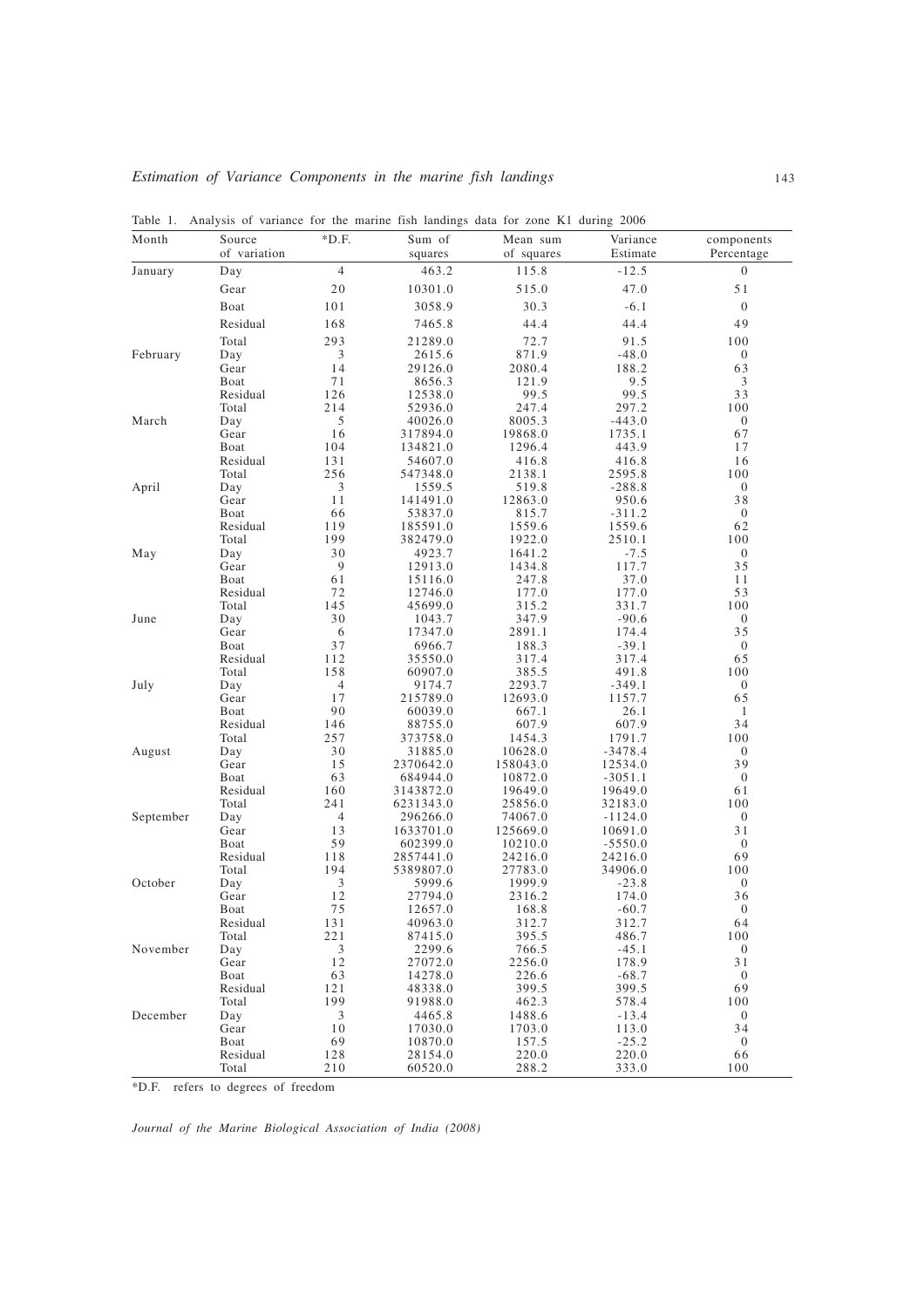|       |                     |                         |          | K1                           |                |          | K <sub>2</sub>     |                            |                |                              |                |          |
|-------|---------------------|-------------------------|----------|------------------------------|----------------|----------|--------------------|----------------------------|----------------|------------------------------|----------------|----------|
| Month | $\frac{\Lambda}{V}$ | S.E. $\frac{\Delta}{V}$ |          | Percentage of total variance |                |          |                    | S.E( $\frac{\Lambda}{V}$ ) |                | Percentage of total variance |                |          |
|       |                     |                         | Day      | Gear                         | Boat           | Residual | $\frac{\Delta}{Y}$ |                            | Day            | Gear                         | Boat           | Residual |
| Jan.  | 8.0                 | 0.6                     | $\theta$ | 51                           | $\theta$       | 49       | 10.3               | 1.4                        | $\theta$       | 38                           | 9              | 53       |
| Feb.  | 12.2                | 1.7                     | $\Omega$ | 63                           | 3              | 33       | 13.4               | 3.7                        | $\overline{2}$ | 28                           | $\theta$       | 70       |
| Mar.  | 24.6                | 4.8                     | $\theta$ | 67                           | 17             | 16       | 45.5               | 27.3                       | 3              | 14                           | $\theta$       | 83       |
| Apr.  | 22.9                | 0.0                     | $\theta$ | 38                           | $\overline{0}$ | 62       | 30.9               | 41.5                       | 42             | 2                            | $\overline{0}$ | 56       |
| May   | 17.5                | 3.4                     | $\theta$ | 35                           | 11             | 53       | 25.4               | 11.2                       | 29             | 20                           | 13             | 38       |
| Jun.  | 14.8                | 0.0                     | $\theta$ | 35                           | $\theta$       | 65       | 26.7               | 3.5                        | $\theta$       | 36                           | $\theta$       | 54       |
| Jul.  | 23.0                | 0.0                     | $\theta$ | 65                           | $\mathbf{1}$   | 34       | 264.0              | 165.6                      | 61             | $\theta$                     | $\theta$       | 39       |
| Aug.  | 64.0                | 0.0                     | $\theta$ | 39                           | $\theta$       | 61       | 273.5              | 68.9                       | $\theta$       | 51                           | $\overline{0}$ | 49       |
| Sep.  | 60.5                | 24.3                    | $\theta$ | 31                           | $\theta$       | 69       | 153.9              | 87.1                       | 6              | 45                           | 5              | 44       |
| Oct.  | 16.6                | 2.9                     | $\Omega$ | 36                           | $\theta$       | 64       | 31.2               | 9.4                        | 14             | $\Omega$                     | $\Omega$       | 86       |
| Nov.  | 14.3                | 2.2                     | $\theta$ | 31                           | $\theta$       | 69       | 16.8               | 2.0                        | 1              | 6                            | $\overline{2}$ | 91       |
| Dec.  | 14.3                | 2.8                     | $\theta$ | 34                           | $\overline{0}$ | 66       | 24.4               | 0.0                        | $\theta$       | 59                           | $\theta$       | 41       |

Table 2a. The monthly estimate of average landings (kg per day) and the standard error for the zones K1 and K2 during the year 2006

Table 2b.The monthly estimate of average landings (kg per day) and the standard error for the zones K3 and K4 during the year 2006

|       | K3   |                       |                              |          |                |                    | K4                        |       |                              |      |                |          |
|-------|------|-----------------------|------------------------------|----------|----------------|--------------------|---------------------------|-------|------------------------------|------|----------------|----------|
| Month | Y    | S.E( $\overline{Y}$ ) | Percentage of total variance |          |                | $\frac{\Delta}{Y}$ | S.E( $\frac{\Delta}{Y}$ ) |       | Percentage of total variance |      |                |          |
|       |      |                       | Day                          | Gear     | Boat           | Residual           |                           |       | Day                          | Gear | Boat           | Residual |
| Jan.  | 14.5 | 6.7                   | $\Omega$                     | 35       | $\Omega$       | 65                 | 59.7                      | 0.0   | $\Omega$                     | 79   | 14             | $\tau$   |
| Feb.  | 10.6 | 3.1                   | $\theta$                     | 63       | $\theta$       | 37                 | 133.7                     | 54.1  | $\overline{0}$               | 80   | $\theta$       | 20       |
| Mar.  | 16.4 | 5.1                   | 8                            | 21       | $\theta$       | 71                 | 168.0                     | 233.2 | 18                           | 66   | 11             | 5        |
| Apr.  | 42.0 | 12.1                  | 3                            | 8        | $\theta$       | 89                 | 52.7                      | 88.5  | $\overline{0}$               | 99   | 1              | $\Omega$ |
| May   | 30.4 | 13.5                  | 17                           | 1        | $\theta$       | 82                 | 26.9                      | 23.7  | $\theta$                     | 60   | 37             | 3        |
| Jun.  | 17.4 | 5.0                   | $\Omega$                     | 31       | $\Omega$       | 69                 | 201.6                     | 0.0   | $\theta$                     | 89   | 1              | 10       |
| Jul.  | 28.6 | 10.9                  | $\Omega$                     | 44       | $\theta$       | 56                 | 172.6                     | 60.7  | $\overline{0}$               | 73   | $\theta$       | 27       |
| Aug.  | 31.5 | 39.2                  | 54                           | $\Omega$ | 10             | 36                 | 332.4                     | 80.8  | 1                            | 26   | $\overline{0}$ | 73       |
| Sep.  | 29.8 | 10.3                  | $\overline{4}$               | 16       | $\overline{0}$ | 80                 | 267.4                     | 31.4  | $\overline{0}$               | 78   | $\overline{0}$ | 22       |
| Oct.  | 23.1 | 16.8                  | 6                            | 30       | $\theta$       | 64                 | 74.9                      | 0.0   | $\overline{0}$               | 81   | 5              | 14       |
| Nov.  | 8.6  | 7.6                   | 53                           | 1        | $\Omega$       | 46                 | 46.8                      | 0.0   | $\Omega$                     | 89   | 1              | 10       |
| Dec.  | 18.2 | 15.1                  | 10                           | 11       | $\theta$       | 79                 | 81.7                      | 35.6  | $\overline{0}$               | 91   | 1              | 8        |

Since Table 1 is a typical representative of all other zones for the three years of analysis, the other ANOVA tables are not included. Instead, tables indicating the average landings / species / gear / boat / day and its standard error and the percentage variation due to each level as given by the ANOVA table are given in Tables 2 a to 2 h for each zone for the year 2006. The months in which more than 10% contribution to the variation are observed due to days and boats for each zone as from the respective ANOVA tables for the three years are presented in Table 3. This table reveals that out of the 540 cases  $(15 \times 12 \times 3)$  of study, only 13% exhibited more than 10% variance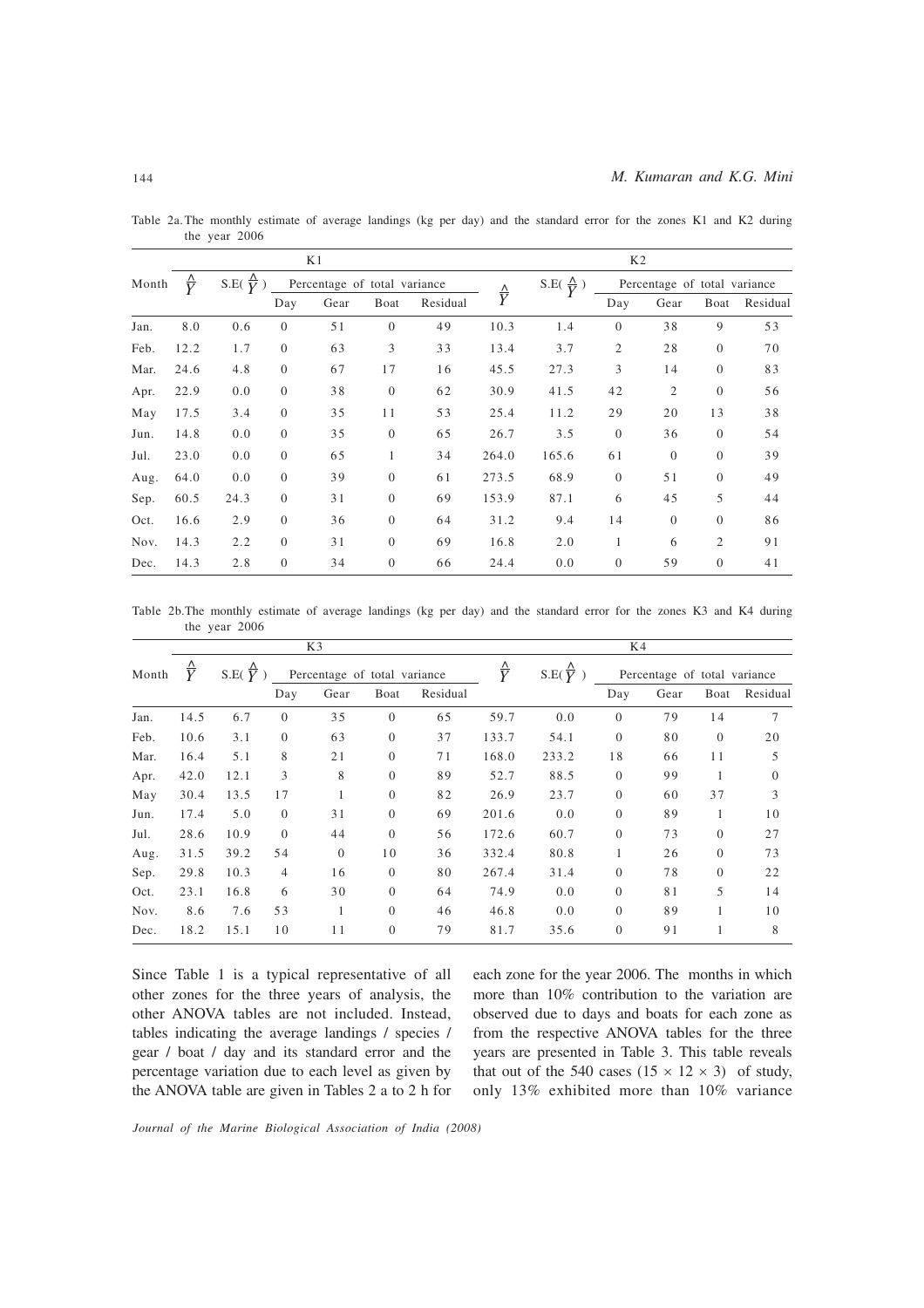|       |                    | K5                      |                              |                |          |                     |                             | K6     |                              |          |                |          |  |
|-------|--------------------|-------------------------|------------------------------|----------------|----------|---------------------|-----------------------------|--------|------------------------------|----------|----------------|----------|--|
| Month | $\frac{\Delta}{V}$ | S.E. $\frac{\Delta}{V}$ | Percentage of total variance |                |          | $\frac{\Lambda}{V}$ | $\frac{\Lambda}{V}$<br>S.E( |        | Percentage of total variance |          |                |          |  |
|       |                    |                         | Day                          | Gear           | Boat     | Residual            |                             |        | Day                          | Gear     | Boat           | Residual |  |
| Jan.  | 3.5                | 1                       | $\overline{0}$               | 15             | $\theta$ | 85                  | 294.4                       | 528.7  | 72                           | 15       | $\overline{7}$ | 6        |  |
| Feb.  | 4.9                | 5.4                     | $\Omega$                     | 76             | 8        | 16                  | 309.4                       | 279.7  | $\overline{0}$               | 75       | 20             | 5        |  |
| Mar.  | 5.6                | 2.9                     | 8                            | $\Omega$       | $\Omega$ | 92                  | 101.6                       | 84.6   | $\overline{0}$               | 78       | 11             | 11       |  |
| Apr.  | 3.3                | 0.0                     | $\theta$                     | $\theta$       | 7        | 93                  | 310.3                       | 233.0  | $\overline{0}$               | 87       | $\overline{0}$ | 13       |  |
| May   | 4.6                | 0.0                     | $\Omega$                     | $\Omega$       | $\theta$ | 100                 | 124.4                       | 107.9  | $\Omega$                     | 87       | 8              | 5        |  |
| Jun.  | 30.3               | 133.8                   | $\Omega$                     | 100            | $\Omega$ | $\Omega$            | 113.6                       | 106.6  | 28                           | 5        | $\overline{0}$ | 67       |  |
| Jul.  | 123.9              | 291.0                   | 84                           | 2              | 14       | $\Omega$            | 2412.6                      | 1396.0 | 60                           | 11       | 29             | $\Omega$ |  |
| Aug.  | 2.0                | 0.4                     | 8                            | $\Omega$       | $\theta$ | 92                  | 1396.2                      | 528.4  | $\theta$                     | 69       | 4              | 27       |  |
| Sep.  | 2.4                | 0.4                     | $\Omega$                     | 22             | $\Omega$ | 78                  | 1482.7                      | 483.5  | $\Omega$                     | 72       | 9              | 19       |  |
| Oct.  | 6.3                | 1.3                     | $\overline{0}$               | $\theta$       | 31       | 69                  | 572.0                       | 549.6  | 83                           | $\theta$ | 8              | 9        |  |
| Nov.  | 125.6              | 1700.6                  | 98                           | $\overline{c}$ | $\Omega$ | $\Omega$            | 214.0                       | 448.3  | $\Omega$                     | 94       | $\overline{4}$ | 2        |  |
| Dec.  | 3.8                | 1.1                     | 8                            | 2              | $\theta$ | 90                  | 87.0                        | 145.8  | $\overline{0}$               | 94       |                | 5        |  |

Table 2c.The monthly estimate of average landings (kg per day) and the standard error for the zones K5 and K6 during the year 2006

Table 2d.The monthly estimate of average landings (kg per day) and the standard error for the zones K7 and K8 during the year 2006

|       |                    | K7                      |                              |              |                |                |                    | K8                      |              |                              |              |          |  |
|-------|--------------------|-------------------------|------------------------------|--------------|----------------|----------------|--------------------|-------------------------|--------------|------------------------------|--------------|----------|--|
| Month | $\frac{\Delta}{V}$ | $S.E(\frac{\Delta}{V})$ | Percentage of total variance |              |                |                | $\frac{\Delta}{Y}$ | S.E. $\frac{\Delta}{V}$ |              | Percentage of total variance |              |          |  |
|       |                    |                         | Day                          | Gear         | Boat           | Residual       |                    |                         | Day          | Gear                         | Boat         | Residual |  |
| Jan.  | 145.2              | 757.7                   | $\Omega$                     | 98           | $\overline{2}$ | $\theta$       | 111.9              | 57.3                    | $\mathbf{0}$ | 82                           | 2            | 16       |  |
| Feb.  | 66.8               | 15.8                    | $\Omega$                     | 7            | $\theta$       | 93             | 109.0              | 85.9                    | $\mathbf{0}$ | 77                           | 16           |          |  |
| Mar.  | 109.6              | 0.0                     | $\Omega$                     | 88           | 11             | 1              | 64.5               | 9.0                     | $\mathbf{0}$ | 46                           | 5            | 49       |  |
| Apr.  | 283.5              | 346.7                   | 34                           | $\theta$     | $\theta$       | 66             | 90.5               | 42.9                    | $\mathbf{0}$ | 59                           | $\mathbf{0}$ | 41       |  |
| May   | 78.1               | 73.4                    | 17                           | 56           | $\theta$       | 27             | 112.0              | 36.8                    | $\mathbf{0}$ | 75                           | 7            | 18       |  |
| Jun.  | 401.6              | 745.9                   | 43                           | 34           | 15             | 8              | 149.6              | 44.8                    | $\mathbf{0}$ | 46                           |              | 53       |  |
| Jul.  | 22.1               | 0.0                     | $\Omega$                     | 25           | $\theta$       | 75             | 90.9               | 0.0                     | $\mathbf{0}$ | 92                           | 5            | 3        |  |
| Aug.  | 2.4                | 0.5                     | 15                           | $\theta$     | $\overline{0}$ | 85             | 130.5              | 65.9                    | $\mathbf{0}$ | 32                           | $\mathbf{0}$ | 68       |  |
| Sep.  | 140.6              | 235.0                   | 89                           | $\theta$     | 11             | $\overline{0}$ | 203.3              | 73.6                    | $\mathbf{0}$ | 64                           | 5            | 31       |  |
| Oct.  | 120.8              | 287.8                   | $\Omega$                     | 98           | $\overline{c}$ | $\Omega$       | 295.5              | 95.6                    | $\Omega$     | 39                           | 9            | 52       |  |
| Nov.  | 71.6               | 164.7                   | 88                           | $\Omega$     | $\Omega$       | 12             | 76.7               | 35.2                    | $\mathbf{0}$ | 54                           | 4            | 42       |  |
| Dec.  | 58.6               | 198.2                   | 62                           | $\mathbf{0}$ | 7              | 31             | 72.1               | 0.0                     | $\mathbf{0}$ | 67                           |              | 32       |  |

contribution due to days and boats. The zones K2, K5, K6 and K7 indicated more than 25% contribution due to day variation, while zones K6 and K12 indicated more than 25% contribution due to boat variation. Tables 2 a to 2 h indicate that there are only a very few cases in which the contribution of the variation due to gears is less than 10%. The total number of such cases among the study cases is found to be less than 7%.

# Discussion

In the present study, the estimate and its variance of average landings / species/ gear/ boat / day for each zone-month stratum was found out using the three stage nested random effect model.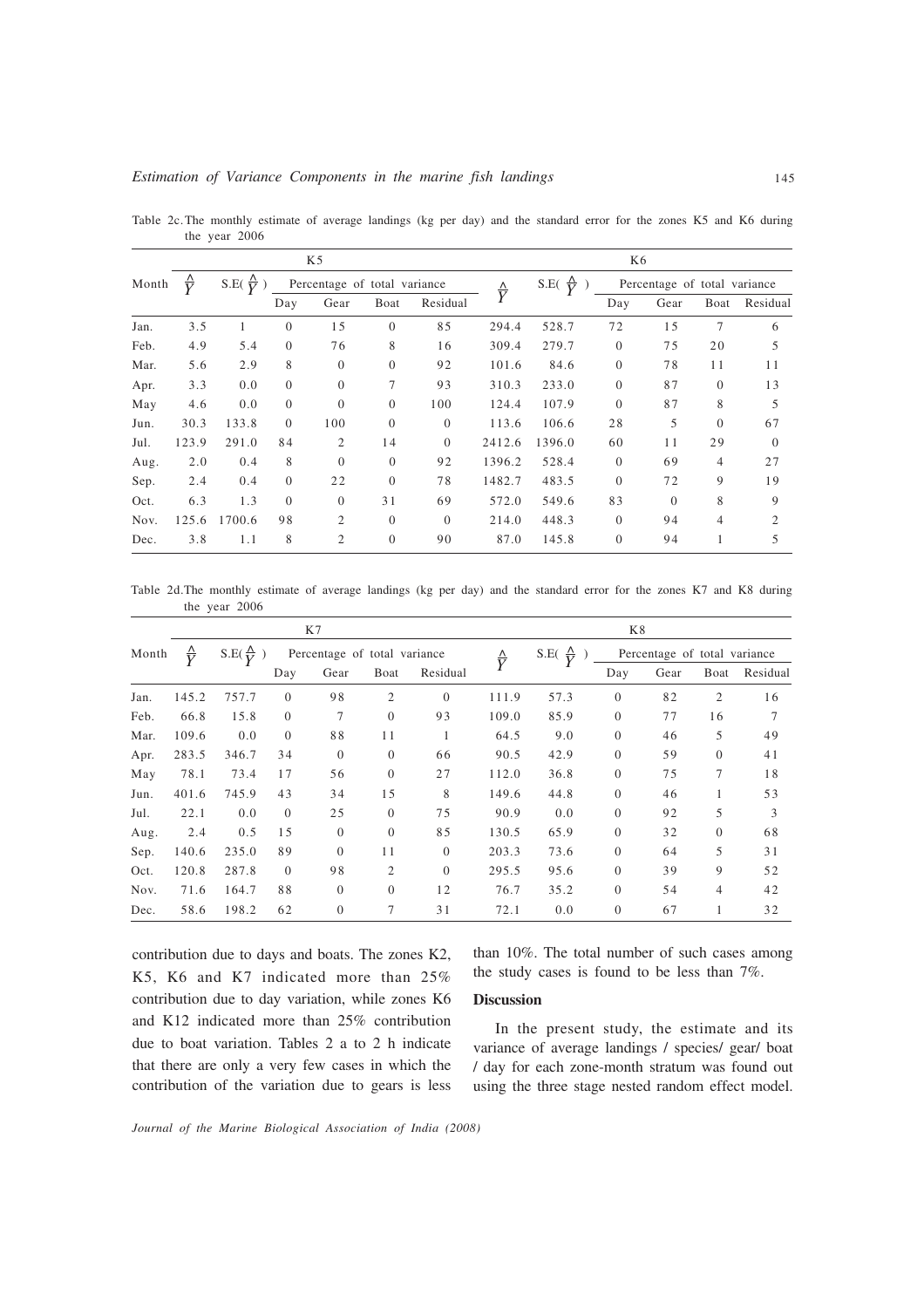|       |                    | K9                          |                              |      |                |          |                           | K10   |                              |          |          |          |  |
|-------|--------------------|-----------------------------|------------------------------|------|----------------|----------|---------------------------|-------|------------------------------|----------|----------|----------|--|
| Month | $\frac{\Delta}{Y}$ | $\frac{\Delta}{17}$<br>S.E( | Percentage of total variance |      |                |          | S.E( $\frac{\Delta}{V}$ ) |       | Percentage of total variance |          |          |          |  |
|       |                    |                             | Day                          | Gear | Boat           | Residual | $\frac{\Delta}{Y}$        |       | Day                          | Gear     | Boat     | Residual |  |
| Jan.  | 161.7              | 94.7                        | $\Omega$                     | 75   | 1              | 24       | 96.5                      | 292.6 | $\overline{0}$               | 98       | $\Omega$ | 2        |  |
| Feb.  | 127.6              | 104.2                       | $\overline{0}$               | 98   | 1              | 1        | 43.7                      | 0.0   | $\overline{0}$               | 95       | $\theta$ | 5        |  |
| Mar.  | 80.7               | 30.1                        | $\Omega$                     | 62   | 19             | 19       | 11.9                      | 3.0   | 7                            | $\Omega$ | $\theta$ | 93       |  |
| Apr.  | 116.4              | 172.6                       | $\Omega$                     | 73   | $\overline{4}$ | 23       | 14.1                      | 6.5   | $\overline{0}$               | 67       | $\theta$ | 33       |  |
| May   | 283.8              | 0.0                         | $\Omega$                     | 97   | 1              | 2        | 85.2                      | 0.0   | $\overline{0}$               | 75       | 3        | 22       |  |
| Jun.  | 84.1               | 29.6                        | $\Omega$                     | 17   | $\Omega$       | 83       | 27.4                      | 2.8   | $\Omega$                     | $\theta$ | $\theta$ | 100      |  |
| Jul.  | 227.7              | 180.5                       | $\Omega$                     | 94   | 3              | 3        | 55.8                      | 38.4  | 29                           | $\theta$ | $\theta$ | 71       |  |
| Aug.  | 9.7                | 3.8                         | $\Omega$                     | 25   | $\overline{0}$ | 75       | 12.3                      | 97.6  | 100                          | $\Omega$ | $\theta$ | $\Omega$ |  |
| Sep.  | 346.5              | 176.6                       | $\Omega$                     | 73   | $\Omega$       | 27       | 62.3                      | 13.8  | $\overline{0}$               | $\Omega$ | $\Omega$ | 100      |  |
| Oct.  | 280.1              | 0.0                         | $\Omega$                     | 94   | 3              | 3        | 295.5                     | 95.6  | $\overline{0}$               | 39       | 9        | 52       |  |
| Nov.  | 59.3               | 0.0                         | $\Omega$                     | 87   | 1              | 12       | 17.5                      | 5.4   | 9                            | $\Omega$ | $\Omega$ | 91       |  |
| Dec.  | 34.1               | 6.4                         | $\Omega$                     | 5    | $\overline{0}$ | 95       | 36.0                      | 32.2  | $\overline{0}$               | 88       | 1        | 11       |  |

Table 2e.The monthly estimate of average landings (kg per day) and the standard error for the zones K9 and K10 during the year 2006

Table 2f. The monthly estimate of average landings (kg per day) and the standard error for the zones K11 and K12 during the year 2006

|       |                    | K11                     |                              |          |                |                     |                         | K12  |                              |          |                |          |  |
|-------|--------------------|-------------------------|------------------------------|----------|----------------|---------------------|-------------------------|------|------------------------------|----------|----------------|----------|--|
| Month | $\frac{\Delta}{V}$ | S.E. $\frac{\Delta}{V}$ | Percentage of total variance |          |                | $\frac{\Lambda}{V}$ | $S.E(\frac{\Delta}{V})$ |      | Percentage of total variance |          |                |          |  |
|       |                    |                         | Day                          | Gear     | Boat           | Residual            |                         |      | Day                          | Gear     | Boat           | Residual |  |
| Jan.  | 115.3              | 29.1                    | $\theta$                     | 87       | 1              | 12                  | 95.4                    | 16.6 | $\theta$                     | 54       | 9              | 37       |  |
| Feb.  | 117.5              | 34.9                    | $\theta$                     | 71       | 8              | 21                  | 162.4                   | 40.2 | $\theta$                     | 60       | 8              | 32       |  |
| Mar.  | 114.9              | 0.0                     | $\Omega$                     | 71       | 2              | 27                  | 95.8                    | 13.5 | $\theta$                     | 38       | 40             | 22       |  |
| Apr.  | 141                | 25.0                    | $\theta$                     | 68       | 1              | 31                  | 65.7                    | 9.2  | $\theta$                     | 57       | 9              | 34       |  |
| May   | 9                  | 38.1                    | $\Omega$                     | 65       | 7              | 28                  | 50.8                    | 13.9 | 6                            | 8        | 4              | 82       |  |
| Jun.  | 138.5              | 50.6                    | $\Omega$                     | 92       | $\overline{2}$ | 6                   | 140.5                   | 39.6 | $\overline{0}$               | 38       | 32             | 30       |  |
| Jul.  | 99.7               | 38.4                    | 29                           | $\Omega$ | $\theta$       | 71                  | 55.8                    | 38.4 | 29                           | $\theta$ | $\overline{0}$ | 71       |  |
| Aug.  | 279.0              | 88.6                    | $\theta$                     | 39       | 11             | 50                  | 197.7                   | 22.4 | $\theta$                     | 20       | $\overline{0}$ | 80       |  |
| Sep.  | 170.1              | 0.0                     | $\theta$                     | 70       | $\theta$       | 30                  | 108.3                   | 30.9 | $\theta$                     | 16       | 34             | 50       |  |
| Oct.  | 150.3              | 46.2                    | $\Omega$                     | 74       | $\theta$       | 26                  | 168.7                   | 29.8 | $\Omega$                     | 30       | 13             | 57       |  |
| Nov.  | 83.5               | 30.0                    | $\Omega$                     | 55       | $\theta$       | 45                  | 116.9                   | 21.6 | $\theta$                     | 24       | 23             | 53       |  |
| Dec.  | 85.6               | 14.3                    | $\Omega$                     | 70       | 3              | 27                  | 102.3                   | 30.9 | $\theta$                     | 64       | 5              | 31       |  |

The estimate of variance provided by the nested model accounts the variability at each stage of the design. Further, the proportion of total variance accounted at each level in the fish landings data was computed. The marine fisheries resources are dynamic and subject to fluctuations due to fishery dependant as well as fishery independent factors. Similarly, the fish landings also vary with respect

to the above factors. The variation between boats was due to the difference in the fishing effort, fishing capacity of the boat, the type of resources exploited, fishing ground in which the boat was operated etc.

A variety of craft and gear operate in each zone, resulting in wide variation between the landings. The between-gear variation was due to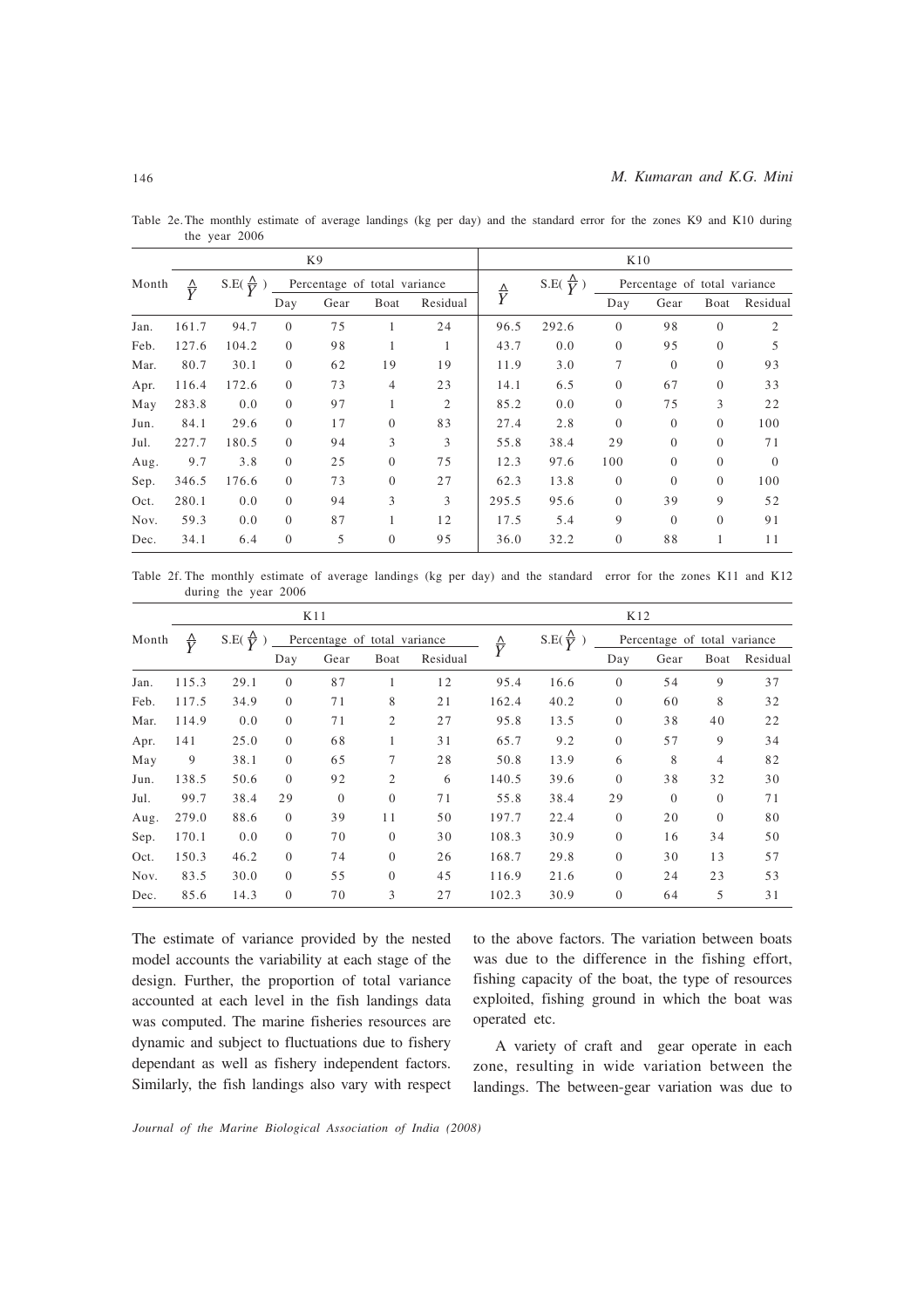|       |                     |                          |                | K13                          |                |                | K14                |                         |                |                              |          |          |
|-------|---------------------|--------------------------|----------------|------------------------------|----------------|----------------|--------------------|-------------------------|----------------|------------------------------|----------|----------|
| Month | $\frac{\Lambda}{V}$ | $S.E(\frac{\Lambda}{V})$ |                | Percentage of total variance |                |                |                    | $S.E(\frac{\Delta}{V})$ |                | Percentage of total variance |          |          |
|       |                     |                          | Day            | Gear                         | Boat           | Residual       | $\frac{\Delta}{Y}$ |                         | Day            | Gear                         | Boat     | Residual |
| Jan.  | 67.4                | 10.4                     | $\Omega$       | 72                           | $\overline{7}$ | 21             | 140.9              | 20.8                    | $\overline{0}$ | 34                           | $\theta$ | 66       |
| Feb.  | 149.1               | 84.1                     | $\Omega$       | 94                           | 3              | 3              | 153.6              | 281.6                   | $\overline{0}$ | 1                            | 9        | 20       |
| Mar.  | 215.0               | 57.3                     | $\Omega$       | 87                           | $\overline{2}$ | 11             | 131.4              | 24.7                    | $\overline{0}$ | 31                           | $\theta$ | 69       |
| Apr.  | 70.9                | 0.0                      | $\Omega$       | 69                           | $\Omega$       | 31             | 224.1              | 50.5                    | $\overline{0}$ | 34                           | $\theta$ | 66       |
| May   | 138.6               | 23.8                     | $\Omega$       | 35                           | $\mathbf{0}$   | 65             | 263.0              | 21.5                    | $\overline{0}$ | 60                           | $\theta$ | 40       |
| Jun.  | 183.1               | 24.1                     | $\Omega$       | 80                           | $\mathbf{0}$   | 20             | 280.7              | 65.8                    | $\overline{0}$ | 41                           | $\theta$ | 59       |
| Jul.  | 712.8               | 660.5                    | $\Omega$       | 92                           | $\overline{4}$ | $\overline{4}$ | 634.4              | 415.1                   | $\overline{0}$ | 67                           | 25       | 8        |
| Aug.  | 213.9               | 0.0                      | $\Omega$       | 73                           | $\Omega$       | 27             | 550.0              | 249.3                   | $\Omega$       | 89                           | $\Omega$ | 11       |
| Sep.  | 172.0               | 57.0                     | $\overline{0}$ | 59                           | $\overline{2}$ | 39             | 385.3              | 1277.7                  | $\overline{0}$ | 92                           | $\theta$ | 8        |
| Oct.  | 164.0               | 17.0                     | $\Omega$       | 80                           | 5              | 15             | 256.7              | 204.9                   | $\overline{0}$ | 33                           | $\theta$ | 67       |
| Nov.  | 150.4               | 23.3                     | $\Omega$       | 67                           | 11             | 22             | 90.5               | 51.8                    | $\Omega$       | 16                           | $\Omega$ | 84       |
| Dec.  | 99.9                | 0.0                      | $\Omega$       | 73                           | 3              | 24             | 109.8              | 37.8                    | $\overline{0}$ | 11                           | $\theta$ | 89       |

Table 2g.The monthly estimate of average landings (kg per day) and the standard error for the zones K13 and K14 during the year 2006

Table 2h.The monthly estimate of average landings (in kg.) per day and the standard error for the zone K15 during the year 2006

|       |        |                         | K15            |          |                |                              |
|-------|--------|-------------------------|----------------|----------|----------------|------------------------------|
| Month |        | $S.E(\frac{\Delta}{V})$ |                |          |                | Percentage of total variance |
|       |        |                         | Day            | Gear     | Boat           | Residual                     |
| Jan.  | 108.7  | 38.0                    | $\Omega$       | 58       | $\overline{4}$ | 32                           |
| Feb.  | 181.9  | 48.4                    | $\theta$       | 80       | 3              | 17                           |
| Mar   | 171.7  | 56.5                    | $\theta$       | 24       | 23             | 53                           |
| Apr.  | 167.7  | 43.0                    | $\theta$       | 18       | $\theta$       | 82                           |
| May   | 273.0  | 104.1                   | $\theta$       | 18       | $\Omega$       | 82                           |
| Jun.  | 318.7  | 87.0                    | $\Omega$       | 37       | $\Omega$       | 63                           |
| Jul.  | 1268.6 | 0.0                     | $\theta$       | 83       | 9              | 8                            |
| Aug.  | 447.2  | 475.5                   | 78             | $\theta$ | 6              | 16                           |
| Sep.  | 509.6  | 118.2                   | $\overline{0}$ | 14       | $\mathbf{0}$   | 86                           |
| Oct.  | 331.8  | 0.0                     | $\Omega$       | 43       | 9              | 48                           |
| Nov.  | 150.0  | 25.6                    | $\overline{0}$ | 58       | 7              | 35                           |
| Dec.  | 70.0   | 22.7                    | $\overline{0}$ | 25       | $\theta$       | 75                           |

the different type of gears operated in the selected day. The between-days variation was mainly due to the presence or absence of one or the other types of craft landed. Since there is a lot of variation between the type of gear used, it is necessary to sample more number of each type of fishing units on the selected day.

The nested analysis reveals that the total variance of the fish landing data is the sum of variation at each level-between days, gears, boats and the residual. The magnitude of contribution at each level may differ depending on factors such as the seasonality, climatic conditions, fishing practices etc. Hence, the component-wise contributions of variance must be taken into account for analysing the data of each zone every month. Further, it is observed that the major contribution to the variance is always due to gear types. Hence, any analysis of the data should essentially take into account the variation due to gear types. However, for simplicity of analysis, ignoring between-days and between-boats variation may not cause very high discrepancy in most of the cases. In cases where between day-variation is comparatively high, it is necessary to observe more number of days. Wherever between-boats variations are high, the boats may be stratified according to the fishing effort and capacity.

## Acknowledgements

The authors wish to express sincere gratitude to the Director, CMFRI for providing necessary facilities for the study. The second author is grateful to Ministry of Statistics and Programme Implementation, Government of India for the award of doctoral fellowship during the study.